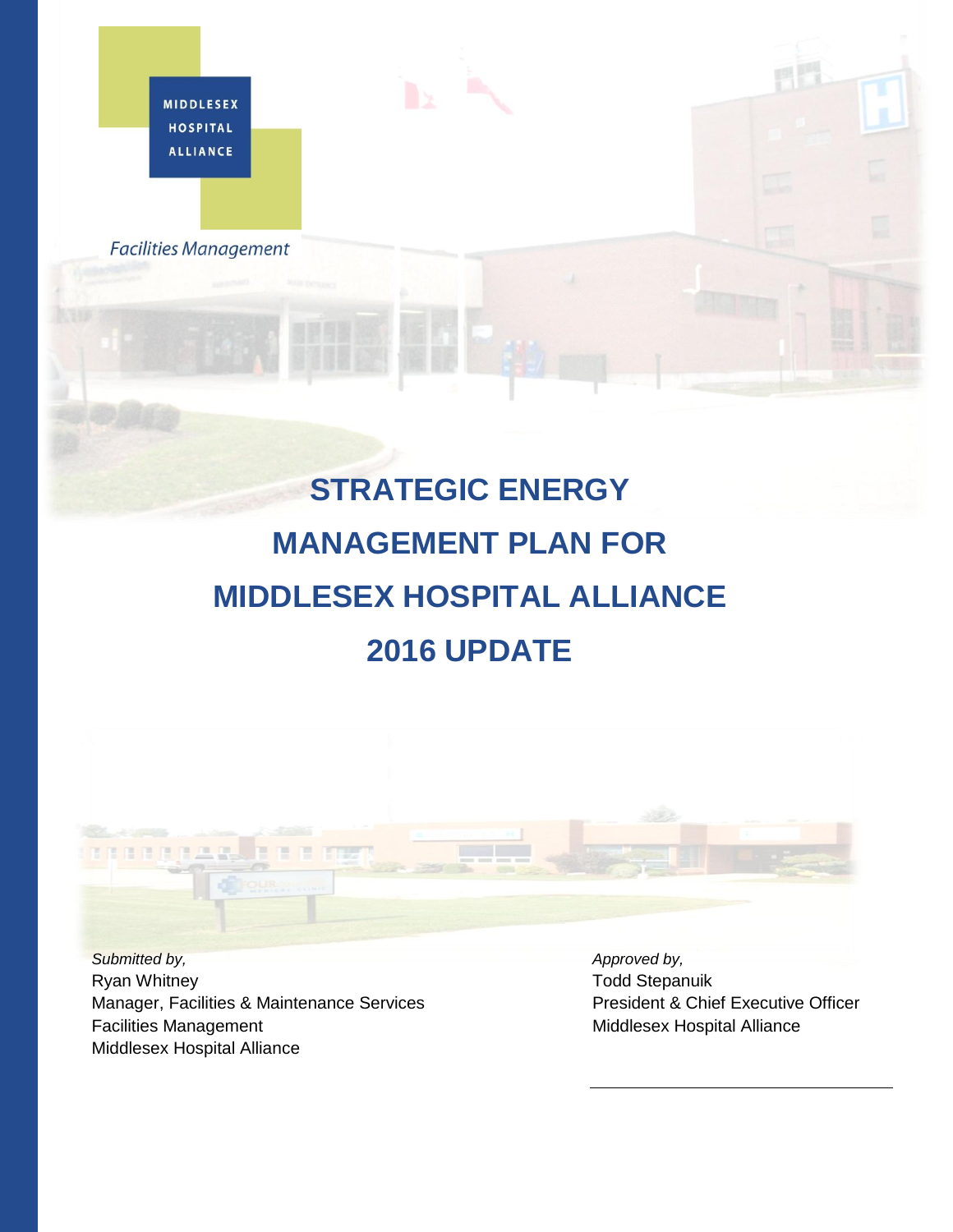## **Introduction**

The purpose of Middlesex Hospital Alliance's energy management plan and policies is to promote good stewardship of our environment and community resources. In keeping with our core values of Efficiency and Financial Responsibility, Middlesex Hospital Alliance's energy management program will reduce operating costs and enable us to provide the healthcare we would expect for our own families to a greater number of persons in the community.

The following data is an update for 2016 of the Energy Data for 2014 submitted as part of our requirements under the Green Energy Act. We have also included updates to our 2016 Strategic Energy Management Plan Timeline where applicable.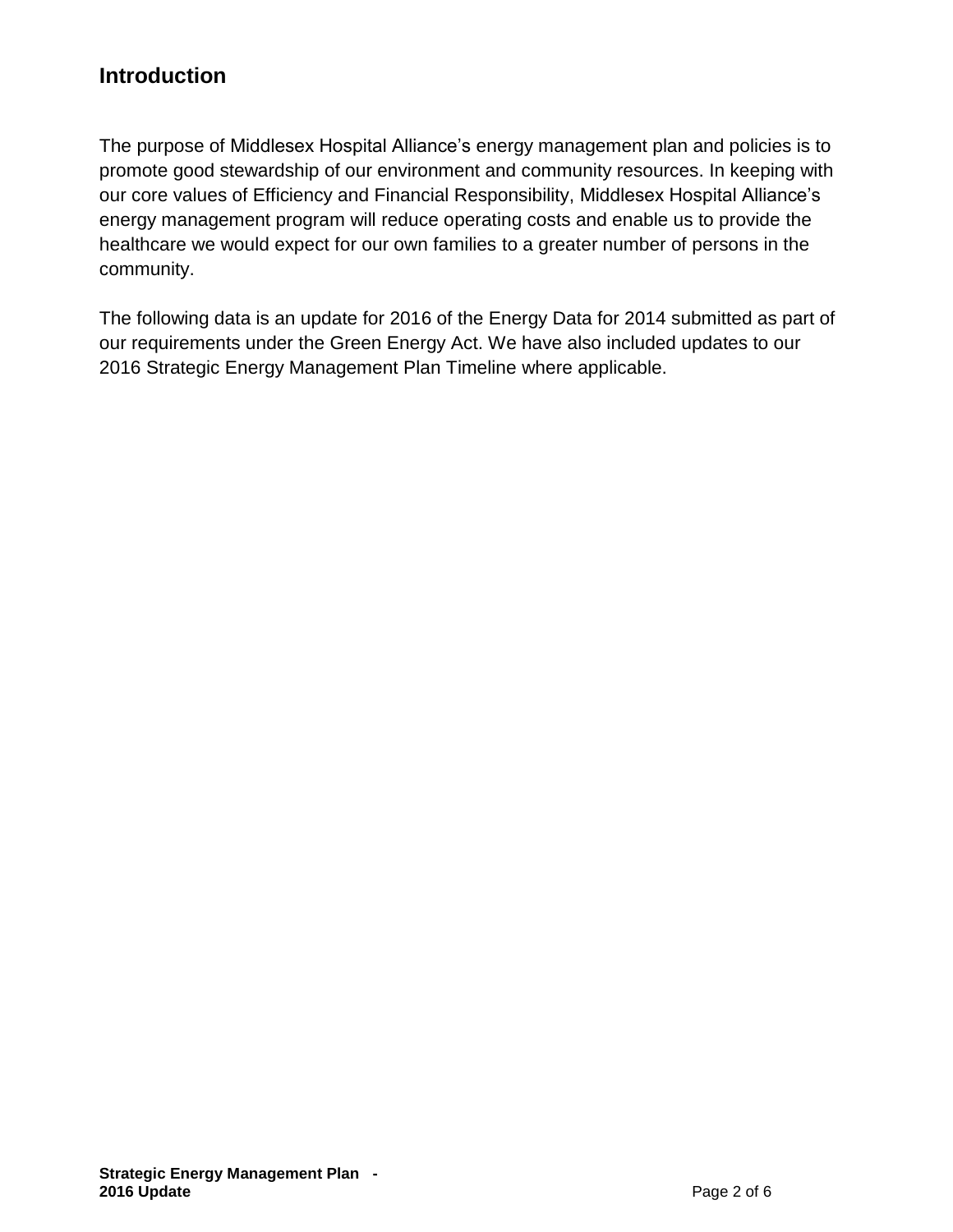## **Annual Energy Consumption Data**



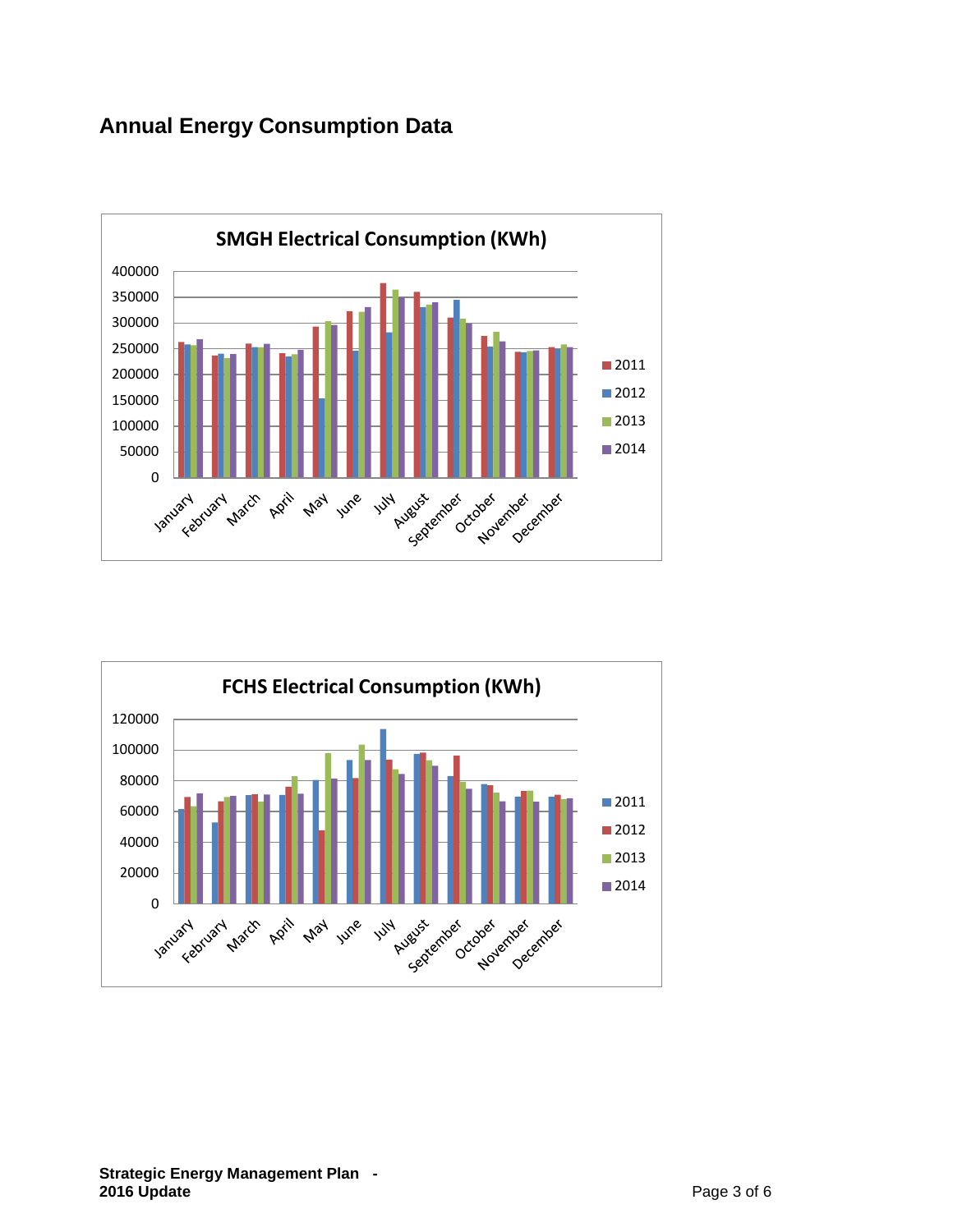

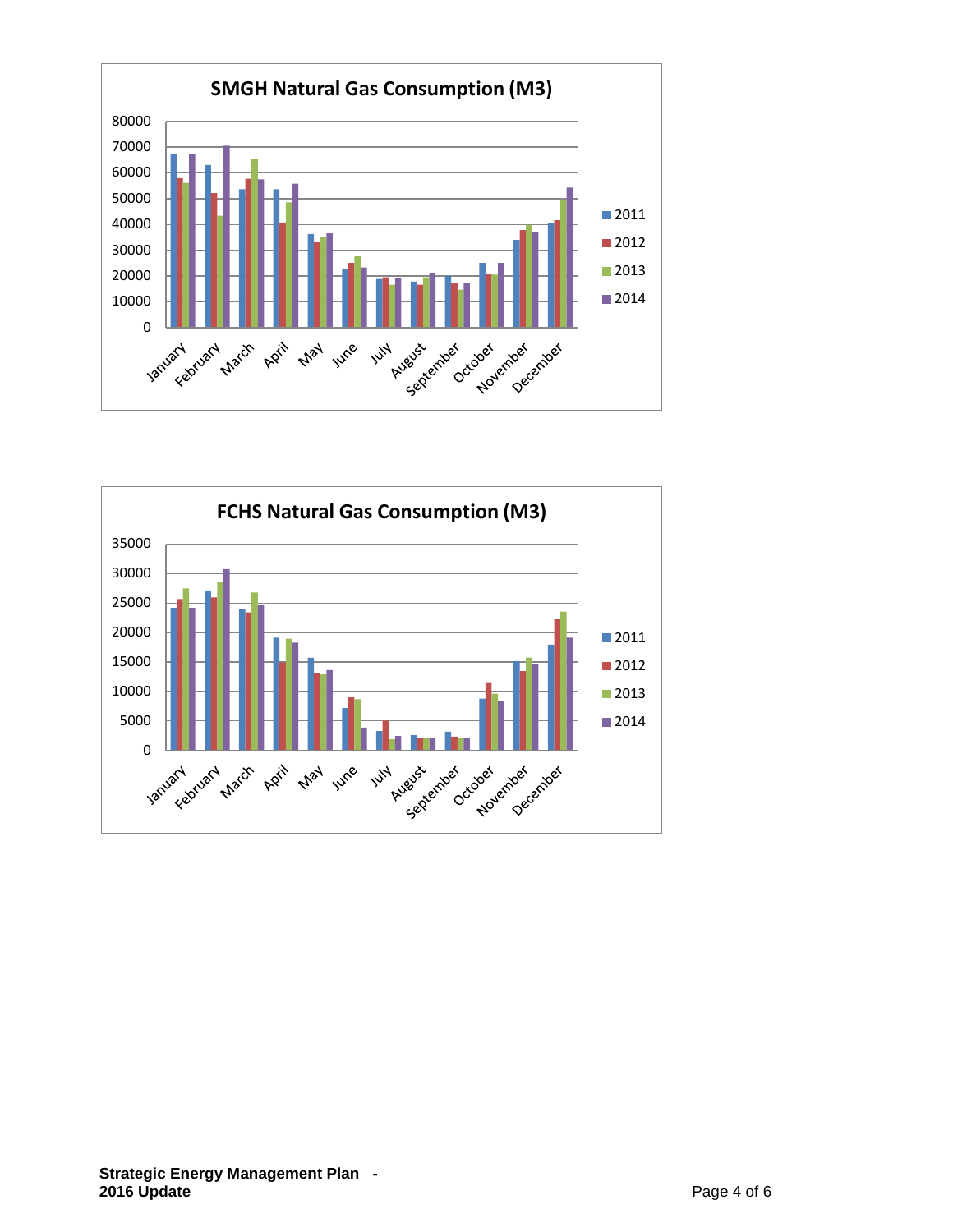